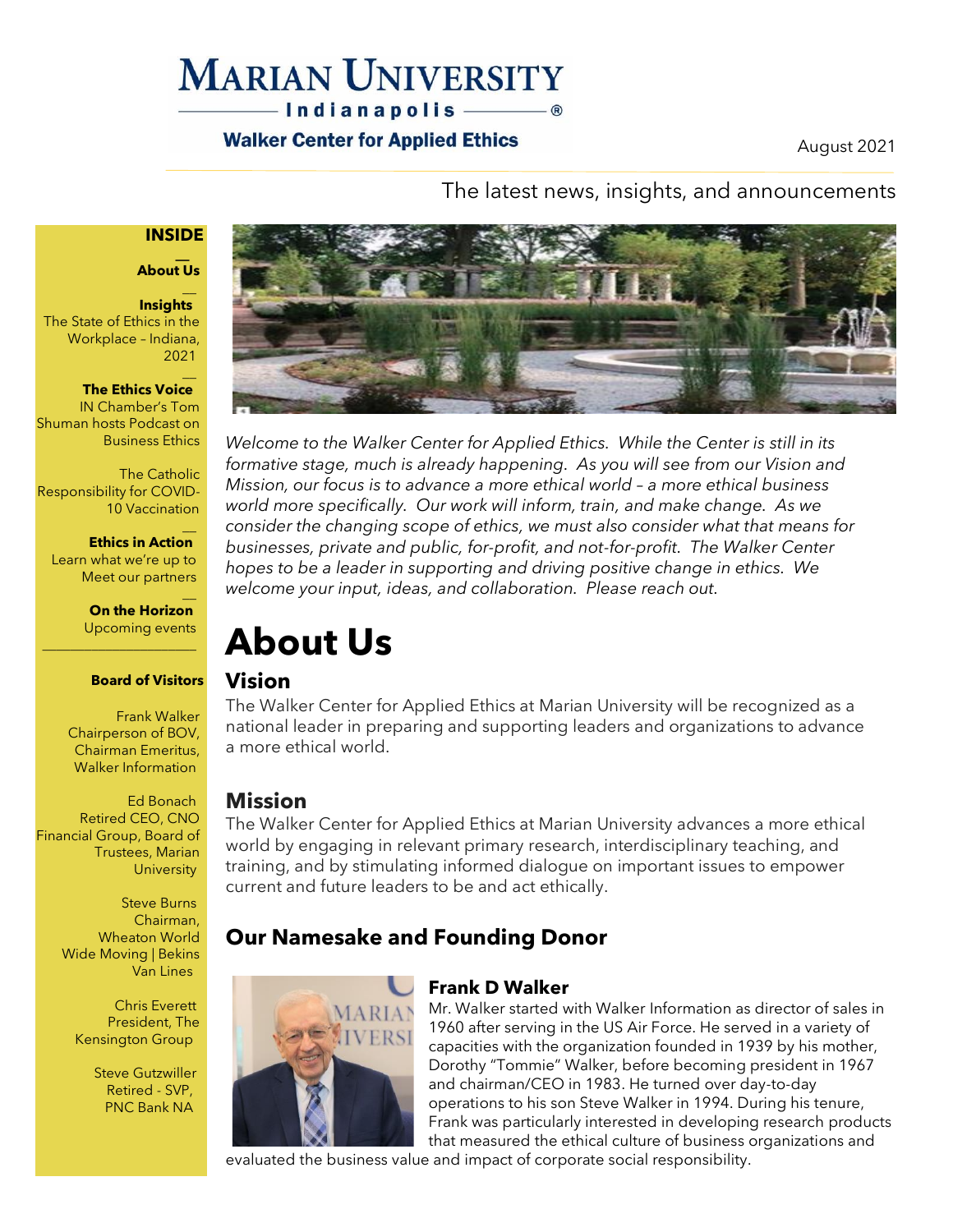### **MARIAN UNIVERSITY**  $-$  Indianapolis  $\circ$

### **Walker Center for Applied Ethics**

August 2021

### The latest news, insights, and announcements

#### **Board of Visitors (cont)**

Steve Guymon Senior Advisor, Ethics & Compliance, Eli Lilly & Co, President, BEI

Jeff Hannah, JD Assist Professor of Adaptive Leadership, Marian University, Klipsch Educators College

Michael Holper Retired - SVP Integrity & Audit Services, Trinity **Health** 

Kim Graham Lee President, Integrating Women Leaders Foundation, Co-founder, Conscious Capital Indianapolis

Drew Northern, JD Director, Global Anti-Corruption, Cook **Medical** 

Patrick Rooney, PhD Exec Assoc Dean for Academic Programs; Professor of Economics and Philanthropic Studies, IU School of **Philanthropy** 

Myra Selby, JD Senior Partner, Ice Miller, former Associate Justice of the Indiana Supreme Court

Jerry Semler Chairman Emeritus, American United Mutual Insurance Holding Company, Board of Trustees, Marian **University** 

Steve Walker Chairman, CEO, Walker Information

**Meet the Team**



Ms. Coit oversees and directs all the Walker Center's strategies and operations to advance the Center's vision and mission. In addition to her leadership role, Liz's work focuses primarily on developing tools, training and insights that serve our business community, its current leaders, and future leaders.

# **Insights**



Elizabeth A. Coit, MBA, CFRM Matthew Sherman, PhD Executive Director **Associate Professor, Semler Chair in Applied Ethics** 

Dr. Sherman's responsibilities include teaching, scholarly research in consultation with relevant departments, support for faculty development and curriculum development in ethics, and providing expert consultation on ethics issues.



In our world of rapid change, pressure to perform and the need for reliable information to make confident decisions has never been greater. In 2020, the Walker Center for Applied Ethics at Marian University engaged ECI (Ethics & Compliance Initiative) to conduct a survey of employees in Indiana using ECI's Global Business Ethics Survey tool administered by Ipsos to gather their perspective on ethics and compliance in the workplace. Responding to the survey were a total of 975 Indiana-based employees working in all sectors/industries from organizations small to large, and at all levels of the organization. This report summarizes key findings regarding the strength of Indiana's business ethics culture, key ethics outcomes and implications, as well as the impact of COVID-19 on ethics in Indiana's businesses.

#### **Strength of a Company's Ethics Culture**

The strength of an organization's ethics culture is measured through multiple questions about the behavior of employees at various levels of an organization. A strong ethics culture involves managers and non-managers demonstrating their commitment to ethics through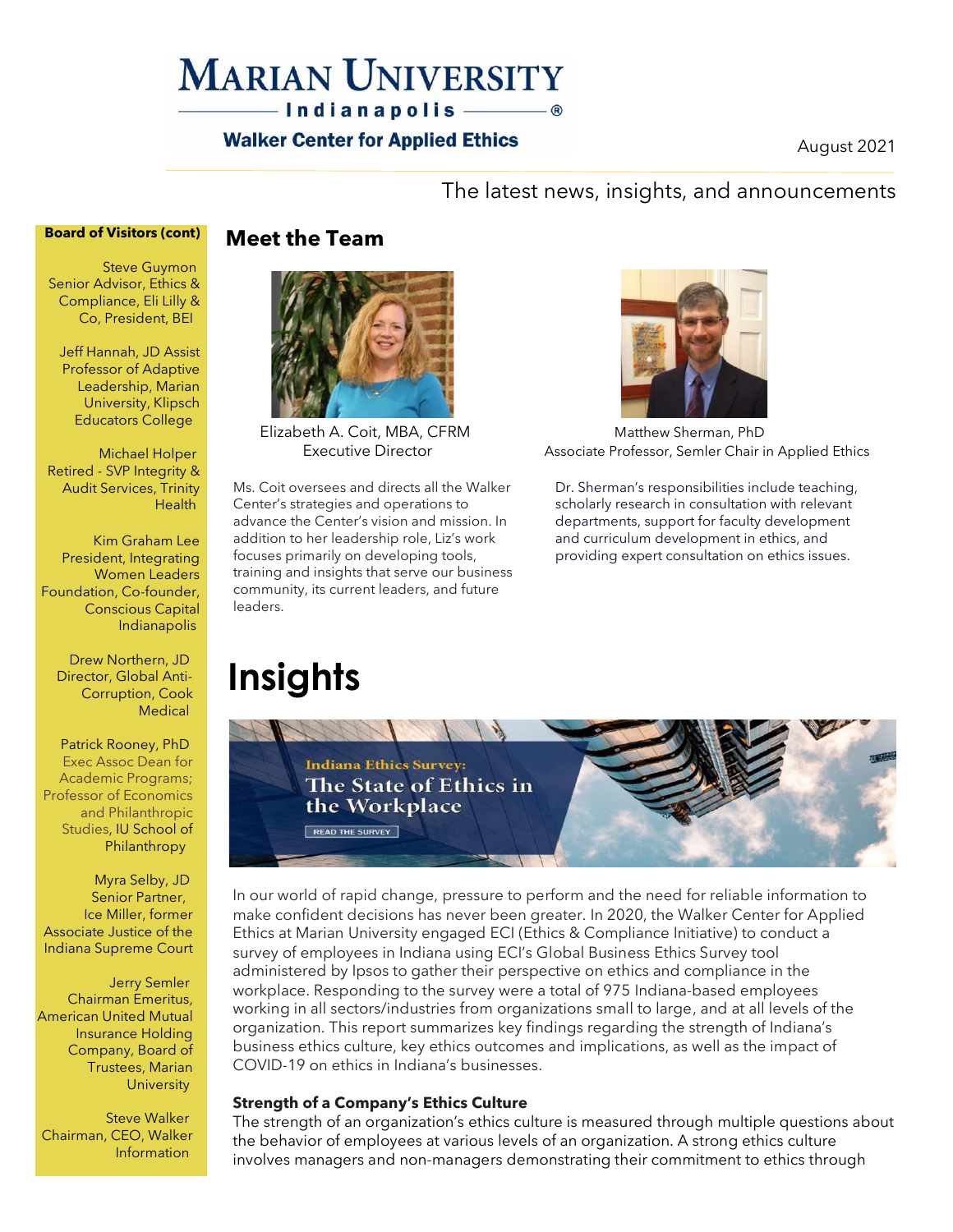# **MARIAN UNIVERSITY**

-Indianapolis ———— ®

### **Walker Center for Applied Ethics**

August 2021

### The latest news, insights, and announcements

#### their words and actions. *The actions of the individual employees ultimately define the enterprise-wide ethics culture of an organization.*

The State of Ethics in the Workplace study revealed six key insights:

- *Key Ethics Insight 1*: The rate at which employees observe misconduct is highly correlated with the strength of an organization's ethics culture. Over half of employees in Indiana (54%) and the U.S. (57%) observed at least one of the 26 specific types of misconduct asked about in the survey.
- *Key Ethics Insight 2*: Pressure to compromise ethics standards serves as a warning sign for both ongoing and future misconduct and is strongly correlated with an employee's plan to stay with the organization*.* In Indiana, 26% of employees experienced pressure<sup>1</sup> to compromise their organization's workplace ethics standards.
- *Key Ethics Insight 3*: Reporting Observed Misconduct Is Critical to Improving the Overall Culture. In Indiana, 83% of employees said they reported "every" or "some of the behavior" they observed in general.
- *Key Ethics Insight 4*: Retaliation for reporting observed misconduct dampens the benefits of reporting and reduces the likelihood of reporting future observed misconduct. The rate of retaliation for reporting misconduct in Indiana is 64%.
- *Key Ethics Insight 5*: Understanding how various segments of employee population experience pressure to compromise will improve the effectiveness of training and overall ethics outcomes. Notable is that employees under the age of 35 (40.6% vs. average 26%) are more likely to feel pressure than those who are older.
- *Key Ethics Insight 6*: COVID-19 has had a measurable impact on ethics culture and outcomes across Indiana. Over half of employees in Indiana (54%) indicated that they were experiencing more work-related pressure compared with before the COVID-19 pandemic began.

*To read the full report go to <https://www.marian.edu/walker-center-for-applied-ethics>*



### **Insight -- Links of Interest**

ECI's Global Business Ethics Survey <https://www.ethics.org/global-business-ethics-survey/>

Edelman Trust Barometer 2021<https://www.edelman.com/trust/2021-trust-barometer>

Research in Ethics Resources available on Walker Center's webpage <https://www.marian.edu/walker-center-for-applied-ethics/>

**Contact Us:** [www.marian.edu/walk](http://www.marian.edu/walker-center-for-applied-ethics)

[er-center-for-applied](http://www.marian.edu/walker-center-for-applied-ethics)[ethics](http://www.marian.edu/walker-center-for-applied-ethics)

> Elizabeth Coit [ecoit@marian.edu](mailto:ecoit@marian.edu) 317-955-6727

Matt Sherman, PhD [msherman@marian.edu](mailto:msherman@marian.edu) 317-955-6114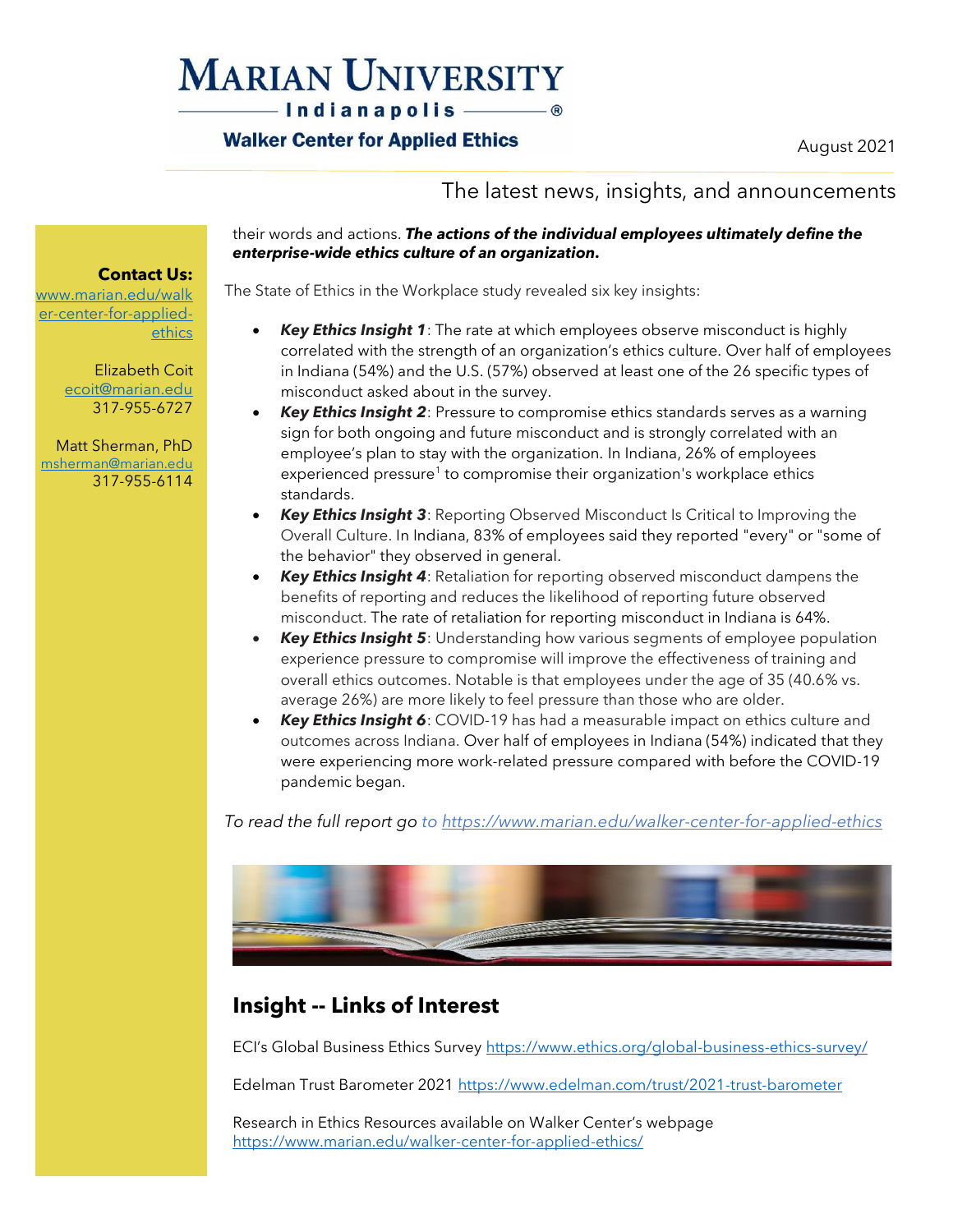### **MARIAN UNIVERSITY**

**Walker Center for Applied Ethics** 

August 2021

The latest news, insights, and announcements

# **The Ethics Voice**



### **IN CHAMBER: THE PODCAST**



For decades, Frank Walker has been a vocal leader emphasizing the importance of ethics in the workplace. For Walker it is the right thing to do, and he believes it can/will lead to increased business success. Walker offers his perspective, and we hear from Liz Coit, Executive Director of the Walker Center for Applied Ethics at Marian University. The Indiana Ethics Survey reveals more work for Hoosier companies in this area. The goal for the Center is to have the state of ethics in the state of Indiana be a role model for



national and global advancements. According to Walker, "It fits with our image for the Midwest. It fits with what I'd like to have associated with Indiana – that those are hardworking people who do it the right way."

### **Click to listen...** *[www.indianachamber.com/podcast](http://www.indianachamber.com/podcast)*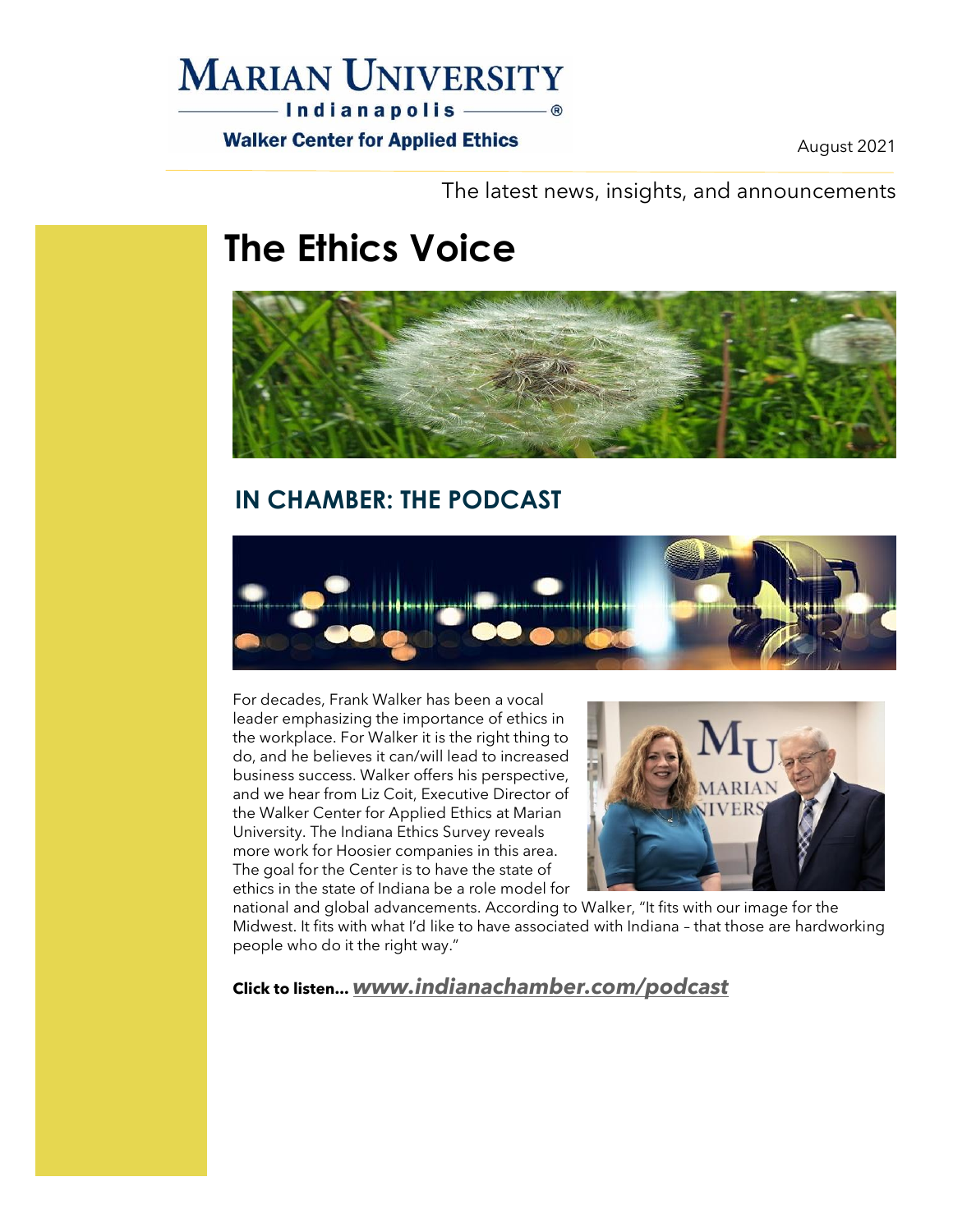### **MARIAN UNIVERSITY** -Indianapolis ———— ®

### **Walker Center for Applied Ethics**

August 2021

The latest news, insights, and announcements

### **The Catholic Responsibility for COVID-19 Vaccination 5 January 2021**

As the vaccines created to inoculate the public from COVID-19 begin to be distributed, some questions have been raised as to whether or not one should receive the vaccine and if it is morally acceptable to do so. In two recent statements, one from the **U.S. [Bishops'](https://urldefense.com/v3/__http:/www.ne16.com/t/2690759/40442673/2833841/0/1002399/?f5d63f87=MDEwNzIxJTIwQ09WSUQlMjBTYWZldHklMjBVcGRhdGU&x=9fc716f1__;!!DUogwUQ!ViThfloIfXLWvRhr6Q8NuS8gNXmXYyVX5_i9WDl0r5yyJzYk3ygQIMGM3TaE39kh$) [Committees](https://urldefense.com/v3/__http:/www.ne16.com/t/2690759/40442673/2833841/0/1002399/?f5d63f87=MDEwNzIxJTIwQ09WSUQlMjBTYWZldHklMjBVcGRhdGU&x=9fc716f1__;!!DUogwUQ!ViThfloIfXLWvRhr6Q8NuS8gNXmXYyVX5_i9WDl0r5yyJzYk3ygQIMGM3TaE39kh$) for Doctrine and Pro-Life [Activities](https://urldefense.com/v3/__http:/www.ne16.com/t/2690759/40442673/2833841/0/1002399/?f5d63f87=MDEwNzIxJTIwQ09WSUQlMjBTYWZldHklMjBVcGRhdGU&x=9fc716f1__;!!DUogwUQ!ViThfloIfXLWvRhr6Q8NuS8gNXmXYyVX5_i9WDl0r5yyJzYk3ygQIMGM3TaE39kh$)** and the other from the **Vatican's [Congregation](https://urldefense.com/v3/__http:/www.ne16.com/t/2690759/40442673/2833842/0/1002399/?f5d63f87=MDEwNzIxJTIwQ09WSUQlMjBTYWZldHklMjBVcGRhdGU&x=42b725a3__;!!DUogwUQ!ViThfloIfXLWvRhr6Q8NuS8gNXmXYyVX5_i9WDl0r5yyJzYk3ygQIMGM3aA5TzhP$) for the [Doctrine](https://urldefense.com/v3/__http:/www.ne16.com/t/2690759/40442673/2833842/0/1002399/?f5d63f87=MDEwNzIxJTIwQ09WSUQlMjBTYWZldHklMjBVcGRhdGU&x=42b725a3__;!!DUogwUQ!ViThfloIfXLWvRhr6Q8NuS8gNXmXYyVX5_i9WDl0r5yyJzYk3ygQIMGM3aA5TzhP$) of the Faith**, we are reminded that the use of COVID-19 vaccines is a necessary means of ending this



pandemic and its threat to the lives and well-being of countless persons, communities, and faithful across the globe. Catholics are called to promote the common good and to have a special regard for the young, the elderly, the infirmed, and the impoverished, who are disproportionately affected by the ubiquity of this disease. In sum, to quote the Congregation for the Doctrine of the Faith, "the common good may recommend vaccination, especially to protect the weakest and most exposed."

To read the full article go to <https://www.marian.edu/walker-center-for-applied-ethics>



**Adam P. Setmeyer** Vice President of Mission and Ministry [asetmeyer@marian.edu](mailto:asetmeyer@marian.edu)



**Matthew Sherman, Ph.D.** Semler Chair of Applied **Ethics** [msherman@marian.edu](mailto:msherman@marian.edu)



**Sr. Mary Beth Gianoli, O.S.F.** Vice President, Mission Integration [mbgianoli@marian.edu](mailto:mbgianoli@marian.edu)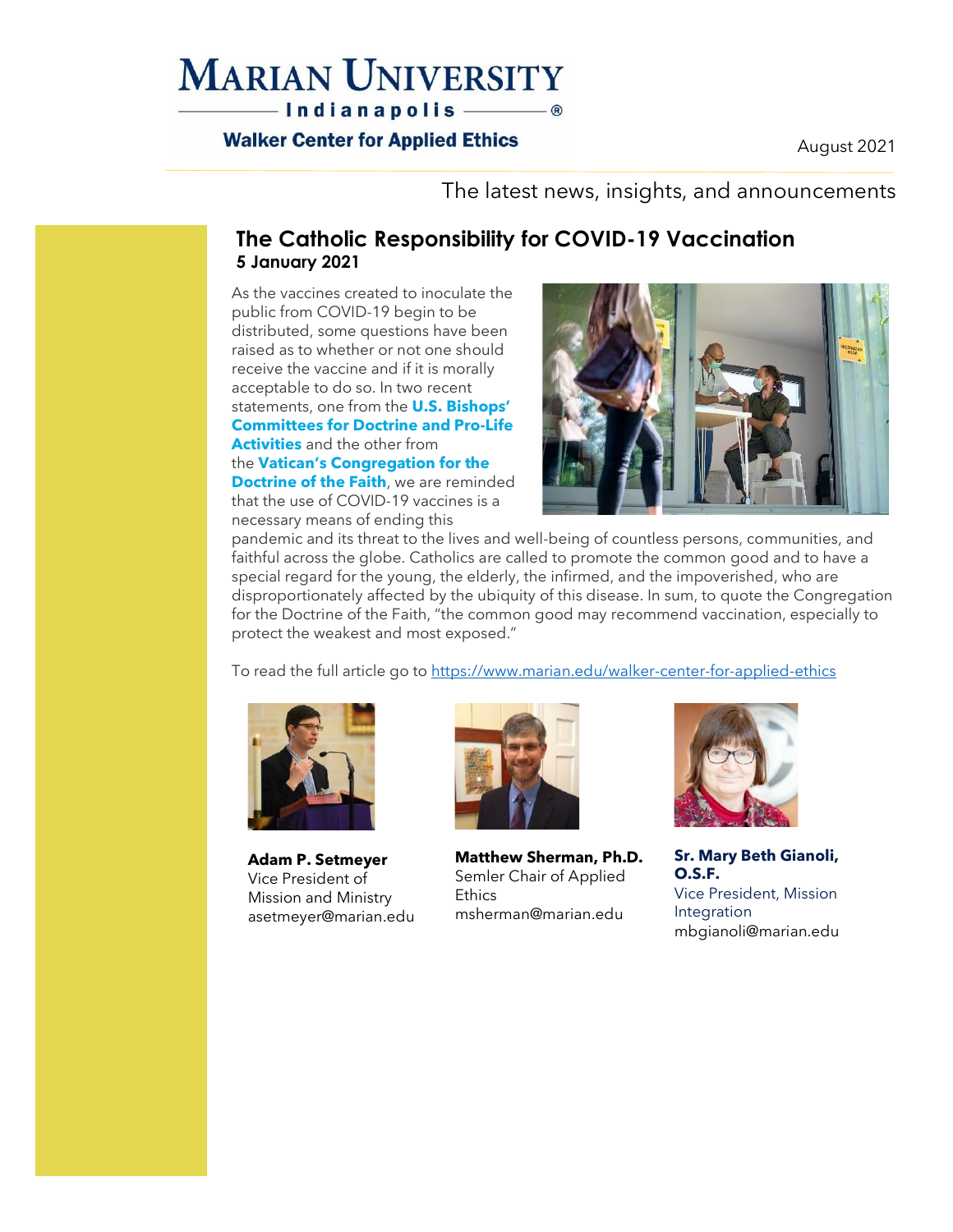### **MARIAN UNIVERSITY**  $-$  Indianapolis  $\circ$

**Walker Center for Applied Ethics** 

August 2021

The latest news, insights, and announcements

# **Ethics In Action**



## **Business Ethics Indiana**

*The Walker Center for Applied Ethics at Marian University is proud to serve as Administrative Agent for BEI*

The mission of BEI is to promote ethical business practices and provide professional development that strengthens Indiana as a business ethics center of excellence. BEI is a convening of ethics and compliance leaders from companies, small to large across Indiana.

### **BEI's Focus**

- 1. The education of its members in business ethics and compliance
- 2. The promotion of best practices in ethics and compliance among its members and the entire Indiana business community
- 3. Professional development and networking
- 4. Partnerships with academic institutions to promote the field of business ethics and compliance
- 5. To create programs and experiences such as the Business Ethics Summit

[https://www.marian.edu/walker-center-for-applied](https://www.marian.edu/walker-center-for-applied-ethics/bei)[ethics/bei](https://www.marian.edu/walker-center-for-applied-ethics/bei)

# **Advanced Certification in Ethics & Compliance Management**

at Marian University

Committed to improving the knowledge and skills of leaders in businesses across Indiana, the Walker Center partnered with Business Ethics Indiana to create this 6-course certification for the mid to upperlevel ethics and compliance manager. The goals of the certification are to facilitate critical thinking in priority areas of ethics and compliance and to provide a forum for ongoing exploration, dialogue, and networking. Each course will be taught by subject matter experts in the field hailing from corporations and academia.

The certification will be offered beginning Fall 2021 as a Continuing Education program of Marian University. Networking and expanding creating a community of compliance and ethics colleagues is key component of the certification. Each course will be limited to no more than 20 students.

### **APPLY NOW!**

[https://www.marian.edu/walker-center-for-applied](https://www.marian.edu/walker-center-for-applied-ethics/bei/training-and-resources)[ethics/bei/training-and-resources](https://www.marian.edu/walker-center-for-applied-ethics/bei/training-and-resources)